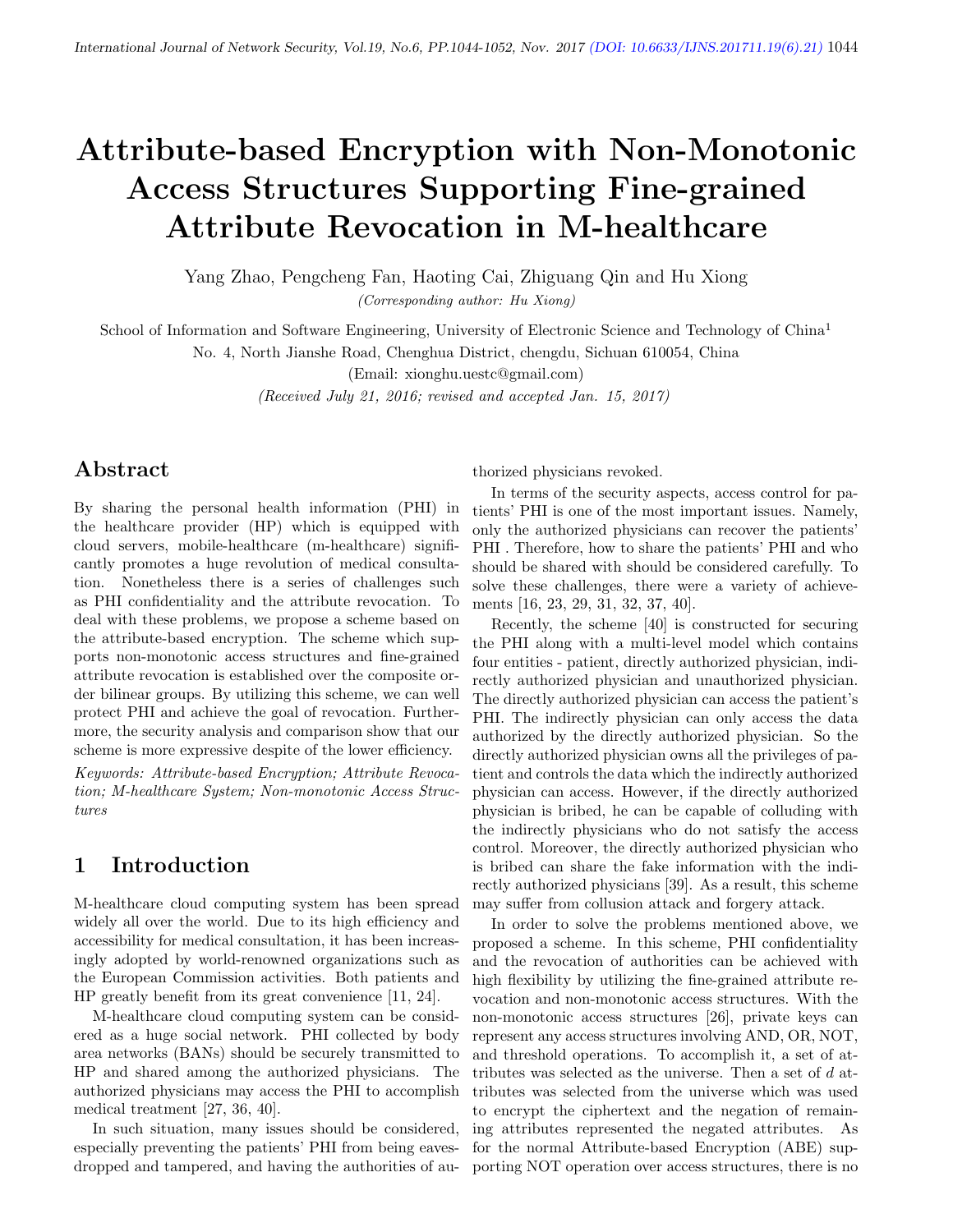choice but to add more negated attributes to the set, like "Not Nurse". Therefore, by utilizing our scheme, we can encrypt the patients' PHI flexibly with a smaller attribute set.

Moreover, we implemented fine-grained attribute revocation [34] in our scheme. By providing a revocation list for every attribute, the scheme supports attribute/user revocation. So access control of PHI confidentiality can be achieved flexibly. By making use of the above methods, the authorities of physicians can be well controlled. Our contributions are outlined below:

- 1) We propose a new attribute-based encryption with non-monotonic access structures supporting finegrained attribute revocation. our scheme achieves the goals of PHI confidentiality and the revocation of authorities.
- 2) For the first time, we bring attribute-based encryption with non-monotonic access structures and finegrained attribute revocation into m-healthcare cloud computing system, which can flexibly achieve PHI confidentiality.
- 3) The security analysis is provided in this paper and we compared it with existing works to show the advantages and disadvantages of our scheme.

## 2 Related Work

#### 2.1 Attribute-based Encryption

In the identity-based encryption (IBE) system, the public key to encrypt the message is the unique identity of user [6]. In order to send the ciphertext to the user, the data owner has to know the user's identity. Biometrics are always considered as the best carrier for user identity. In the Fuzzy IBE (FIBE) [30] which was Sahai and Waters firstly proposed, the identity was characterized as a set of attributes. The ciphertext which was encrypted by the set  $\omega$  could be decrypted by the attributes set  $\omega'$  only if  $|\omega' \cap \omega| \ge d$ , where d denotes the threshold. In 2006, Goyal, Sahai and Waters et al. [13] expanded the FIBE to ABE. In ABE, the identity information of user was generalized to attributes related to user identity. According to the relation between access structure and ciphertext or private key, ABE was categorized into key policy ABE (KP-ABE) and ciphertext policy ABE (CP-ABE) [3]. Moreover, they also provided a basic security property namely collusion resistance which could prevent adversary from decrypting the ciphertext illegally by cooperation. Then Chase et al. [7] made use of a certificate authority (CA) and multi authorities to prevent single authority from being corrupted. In this scheme they utilized globally unique identifier (GUID) to defend collusion attack.

In 2008, Bethencourt, Sahai and Waters [4] proposed the first CP-ABE scheme supporting tree access structure. The scheme defended collusion attack by using different

random numbers for various private keys. In the same year, Cheung and Newport [9] introduced a provably secure CP-ABE based on standard model and the decisional bilinear Diffie-Hellman (DBDH) assumption. However, the scheme only supported AND operation. Considering the adaptive security, partitioning reduction could not be well applied into ABE. Dual system encryption [35] provided a new way to solve this problem. Lewko and Waters [17] constructed the first adaptive security ABE scheme by utilizing the dual system encryption. Due to involving the composite order bilinear maps, the scheme requires an extremely large group order which also results in low efficiency. Subsequently, the first adaptive security ABE based on prime order was proposed by Okamoto and Takashima [25]. The scheme effectively implemented the dual system encryption by using dual paring vector space. Although its efficiency had been greatly improved, there was always existing a gap comparing with selective security model. To improve the efficiency, various constant-size ciphertext ABE schemes [21, 33, 38] were constructed in different ways. Furthermore, in 2015, Gorbunov et al. [12] presented an ABE scheme for circuits of any arbitrary polynomial size, which could be a new framework for constructing ABE schemes.

#### 2.2 Attribute Revocation

Attribute revocation can be classified as direct revocation and indirect revocation. Direct revocation performs revocation directly by the encryptor who establishes and updates the revocation list. Indirect revocation performs revocation indirectly by the private key authority which publishes private keys periodically. In practical scenarios, attribute revocation is conundrum waiting to be addressed [8, 22].

In 2006, Pirretti et al. [28] introduced a scheme to implement indirect revocation by revoking the latest version of users' attributes to achieve the goal. Prior to encryption, encryptor should negotiate with the authority to confirm the validity duration of attributes. Furthermore, users and authority must accomplish key update periodically online. Then Bethencourt et al. [4] put the expiry date of attributes into ciphertext to implement revocation and solved the problem of negotiation between encryptor and authority. Afterward, binary tree was used to revoke user [5] through updating the minimum set of unrevoked users. However, the drawback was that it only supported user revocation.

In 2007, Ostrovsky et al. [26], for the first time, presented a direct revocation scheme based on the ABE. But the size of ciphertext and key was slightly large. To reduce the expense of revocation, Attrapadung et al. [2] proposed a direct revocation scheme on KP-ABE and CP-ABE in conjunction with broadcast encryption. The advantage was that revocation would not influence other users. In 2011, Asim et al. [1] constructed a direct revocation scheme by taking advantage of polynomial to share secret. In this scheme, all revoked users' secret shares were put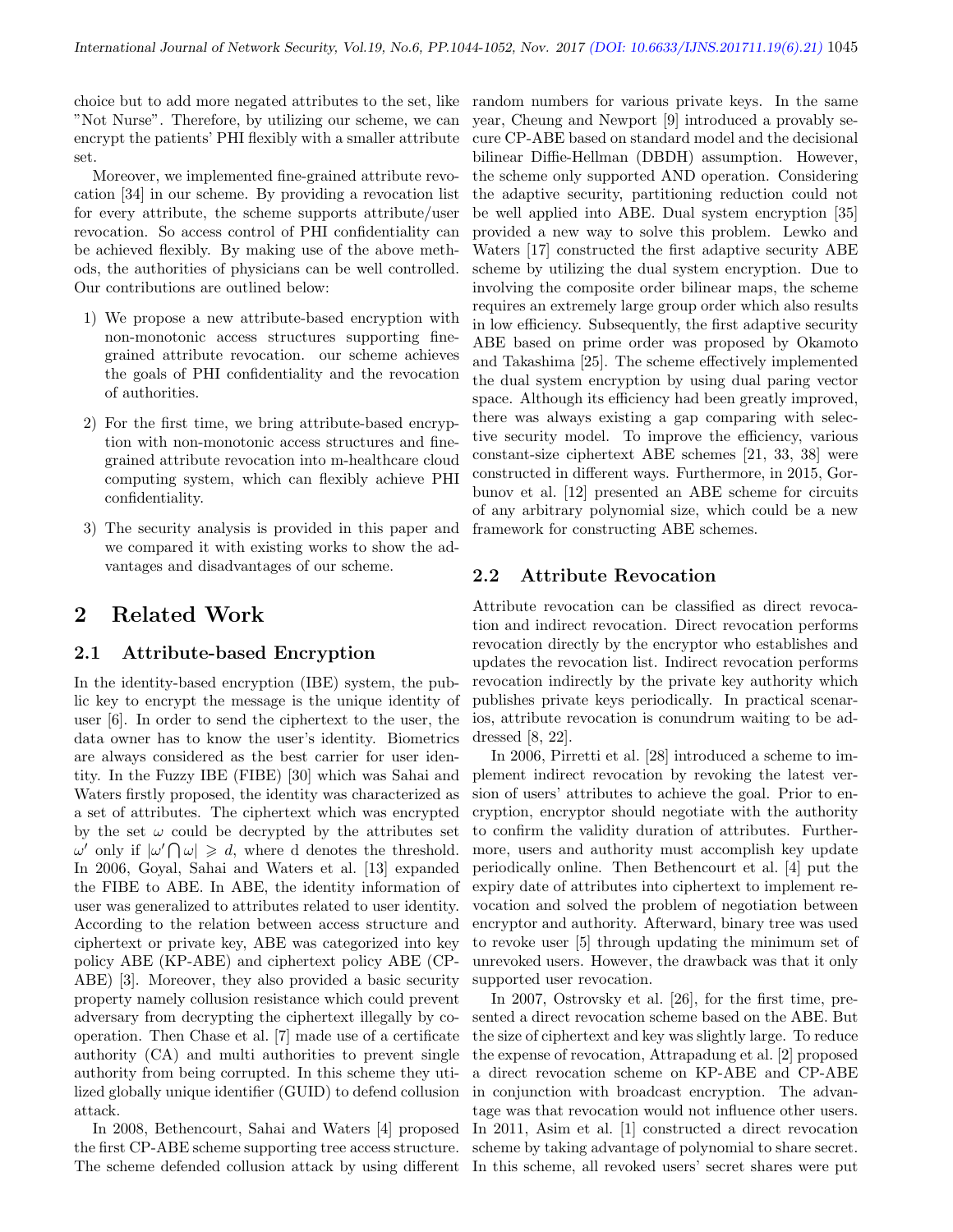into ciphertext, so that only authorized users can get message when decrypting. However the complexity of pairing calculation involved the count of revoked users, which resulted in its low efficiency. Then, [20] were proposed to achieve fine-grained revocation. However, the defect was that only an attribute of user could be revoked in an encryption. Until 2012, the direct revocation [34] was firstly introduced to supporting fully fine-grained attribute revocation by specifying a revocation list for every attribute. Recently, several applications of healthcare [10, 14] based on the fine-grained attribute revocation have been constructed.

## 3 Preliminaries

#### 3.1 Definitions

**Definition 1 (Access Structure).** Let  $\{P_1, ..., P_n\}$  be a set of parties. A collection  $\mathbb{A} \subseteq 2^{\{P1,\ldots,Pn\}}$  is monotonic, for  $\forall B$  and C, if  $B \subseteq A$  and  $B \subseteq C$  then  $C \subseteq A$ . An monotonic access structure is a monotonic collection A of non-empty subsets of  $\{P_1, P_2, ..., P_n\}$ , namely,  $\mathbb{A} \subseteq 2^{\{P_1, P_2, ..., P_n\}} \setminus \{\emptyset\}.$  The sets in A are regarded as authorized sets and the sets not in A are unauthorized sets.

Definition 2 (Linear Secret-Sharing Schemes [26]). Call a secret-sharing scheme Π which depends on a set of parties  $P$  as linear (over  $\mathbb{Z}_p$ ), if it satisfies the followings.

- 1) A vector over  $\mathbb{Z}_p$  is composed by the shares for each party.
- 2) The share-generating matrix for Π is the name of A matrix M which consists of  $n + 1$  columns and l rows. For all  $i = 1, ..., l$ , mark the i'th row of M with a party  $\check{x}_i \subseteq \mathcal{P}$ . The column vector  $v = (s, r_1, r_2, ..., r_n)$ , in which  $s \subseteq \mathbb{Z}_p$  is the secret to be shared,  $r_1, r_2, ..., r_n \subseteq \mathbb{Z}_p$  are chosen at random. Based on  $\Pi$ , l shares of which  $Mv$  is the vector make up the secret s. Correspond to  $\tilde{x}_i$  there exists  $a\ (Mv)_i.$

On the basic of the above definitions there is a linear secret sharing-scheme (LSSS), which observes the definitions as follows: assume that for the access structure A there exists a LSSS  $\Pi$ . S is an authorized set that belongs to A. Let  $I = \{i : \check{x}_i \in S\}$  and let  $\{\lambda_i\}$  is a valid share of s, there is  $\{\omega_i \in \mathbb{Z}_p\}_{i \in I}$ , then  $\sum_{i \in I} \omega_i \lambda_i = s$ .

#### 3.2 Non-Monotonic Access Structures

With the negated attributes, we can construct nonmonotonic access structures based on the ABE monotonic access structures. To accomplish it, a set of attributes is selected as the universe. From the universe, a set of d attributes is selected to encrypt a ciphertext was setup by the authority. Attributes in the set were called positive attributes and the negation of remaining attributes were called negated attributes. To recover the ciphertext, the decryptor must have at least  $d+1$  attributes to perform an interpolation. Moreover the decryptor has to check the rest namely the one point, if the point differs from the d attributes and it is in the negated attributes, then decryptor has the privilege to achieve the share of message. Otherwise, the decryptor can not obtain the message.

At first, there is a set of attributes  $P$  in which the attribute  $\check{x}$  can be positive like x or negated (the negation of attribute) like  $x'$ . A is a set of monotonic access structures over P for which we given a LSSS  $\{\Pi_{\mathbb{A}}\}_{{\mathbb{A}}\in\mathcal{A}}$ .  $\tilde{\mathcal{A}}$  is a family of non-monotonic access structures over  $\tilde{\mathcal{P}}$  including all positive attributes of  $\mathcal{P}$ . For  $\forall \mathbb{A} \in \mathcal{A}$ , there exists a non-monotonic access structure  $\tilde{A}$ . Let  $\tilde{S} \subset \tilde{\mathcal{P}}, N(\tilde{S}) \subset \mathcal{P},$ namely, the attributes in  $\tilde{S}$  are positive, but the attributes in  $N(\tilde{S})$  may be positive or negated. Then let  $\tilde{S} \subset N(\tilde{S})$ . For every attribute  $x \in \tilde{\mathcal{P}}$  but  $x \notin \tilde{S}$ , we have  $x' \in N(\tilde{S})$ . Therefore,  $N(S)$  include all attributes in S and the other negated attributes not in S. So corresponding to the monotonic access structure A over  $N(\tilde{S})$  there is a nonmonotonic access structure  $\tilde{A}$  over  $\tilde{S}$ .

#### 3.3 Mathematical Background

Composite Order Bilinear Maps. Let  $N = p_1p_2p_3$  $(p_1, p_2, p_3)$  are primes and different from each other),  $\mathbb{G}, \mathbb{G}_T$  are cyclic groups of order N. Let  $e : \mathbb{G} \times \mathbb{G} \to \mathbb{G}_T$ denote a bilinear map. e is a valid bilinear map from G to  $G_T$  if e satisfies the properties as follows:

- 1) Bilinear:  $\forall a, b \in \mathbb{Z}_N$ ,  $e(g^a, g^b) = e(g, g)^{ab}$
- 2) **Non-degenerate**: There exists  $g \in \mathbb{G}$  that make N is the order of  $e(q, q)$ .
- 3) Computable: For  $\forall u, v \in G, e(u, v)$  is computable.

**Lagrange Coefficients.** For  $\forall i \in \mathbb{Z}_p$  and a set  $S \in \mathbb{Z}_p$ , there is  $\Delta_{i,S} = \prod_{j \in S, j \neq i} \frac{x-j}{i-j}$ . By utilizing the collisionresistant hash function  $H: \{0,1\}^* \to \mathbb{Z}_p^*$ , we can link every attribute with one and only element in  $\mathbb{Z}_p^*$ .

#### 3.4 Assumption

The Decisional Bilinear Diffie-Hellman (BDH) Assumption. The decisional BDH assumption is that: Choose randomly  $a, b, c, z \in \mathbb{Z}_p$ , any polynomial-time adversaries can not distinguish the tuple  $(A = g^a, B =$  $g^b, C = g^c, Z = e(g, g)^{abc}$  from the tuple  $(A = g^a, B = g^b)$  $g^{b}, C = g^{c}, Z = e(g, g)^{z}.$ 

## 4 System Model

HP is honest but curious, which means HP will try to find as much PHI stored in cloud servers as possible, but it will observe the rules honestly. In a sense, the HP may be corrupted by some malicious users, moreover, some users may want to achieve authories beyond theirs. Since the HP is not considered to be fully trusted, the HP must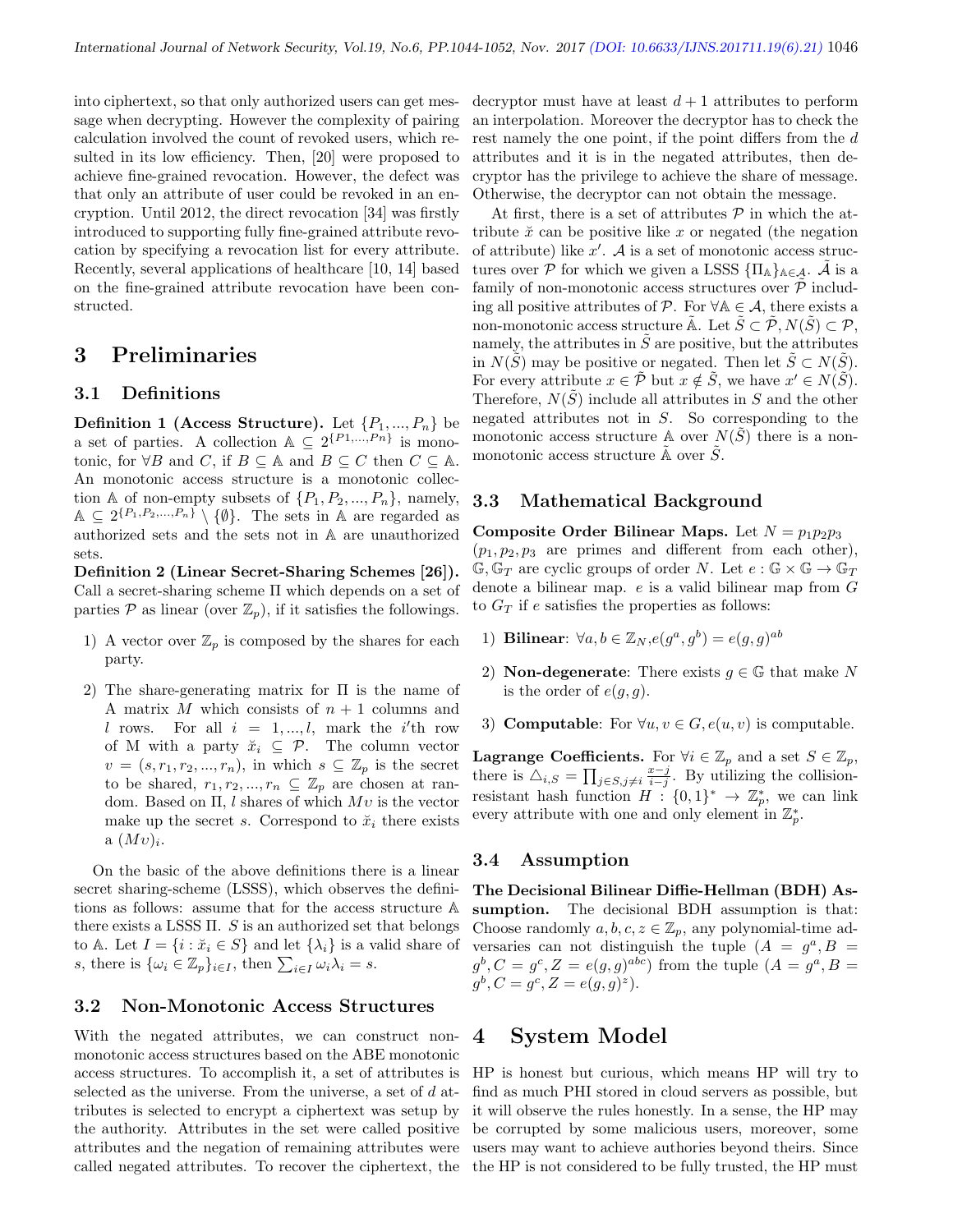support patient to specify the access structure to con-ID is not in the revocation list, HP will generate private trol the data decryption. The main requirements of this scheme are presented as follows:

- 1) Confidentiality. Since the data storage is provided by the HP, the data should not be leaked even though HP is attacked by malicious users. At the same time, the unauthorized physicians who do not satisfy the access policy can not gain the plaintext of PHI.
- 2) Revocability. While patient has updated the revocation list, the physicians who possess the attributes revoked by patient can not decrypt ciphertext successfully.

In this paper, to guarantee the correctness of the scheme, we consider the transport channel is fully secure. Before giving the concrete construction, we illustrate our framework in Figure 1. There are five entities in our framework:

- Patient: Patient is equipped with sensors in body area. Sensors can collect PHI of patient and transmit the PHI to mobile. Patient who owns the PHI, has the privilege to specify the access structure and update the revocation list.
- Mobile: Mobile is a transmitter which is used to accept the PHI and transmit ciphertext of PHI to Base Station.
- Base Station: Base station is the repeater between Mobile and HP. Via base station, data is sent by Mobile can be transmitted to HP.
- Healthcare Provider (HP): The cloud infrastructures including processors, bandwidth, storage etc are preserved by HP. We suppose that the storage space, bandwidth, computing performance of HP can be expandable, so that HP owns powerful performance. In our system, HP provides several functions as follows: data storage, key distribution, data transmission, an update of revocation list.
- Physician: Serving as the end of the system, physician is the decryptor who can achieve PHI depending on his attributes.

The basic architecture of M-healthcare includes three components: body area networks (BANs), wireless transmission and healthcare which are illustrated in Figure 1. Via wireless transmission, the ciphertext of PHI is transmitted from BANs to healthcare. The system operates as follows:

At first, the sensors in body area collect the patient's PHI and transmit PHI securely to Mobile. Mobile will encrypt the PHI based on various sets of attributes which are chosen from the universe negotiated by patient and HP. Then mobile transmits the encrypted data to HP via base station. Finally, if the attributes that physician possesses satisfy the access structure and the physician's

key for physician. The authorized physicians may gain PHI.

## 5 Our Construction

In this section, we will give concrete construction of ABE with non-monotonic access structures supporting finegrained attribute revocation, which involves quadruplicate algorithm: Setup, Encryption, Key Generation and Decryption. In our system, we consider the two users patient and physician as the encryptor and the decryptor respectively.

Let  $N = p_1p_2p_3(p_1, p_2, p_3)$  are primes and different),  $\mathbb{G}, \mathbb{G}_T$  are cyclic groups of order N. Let  $e : \mathbb{G} \times \mathbb{G} \to \mathbb{G}_T$ denote a bilinear map where e is the generation of  $\mathbb{G}_{p_1}$ , and Y is the generation of  $\mathbb{G}_{p_2}$ .

**Setup** $(1^{\lambda}, d, n)$ : The parameter d specifies the count of attributes for every ciphertext. Let positive attributes set  $S = \{1, 2, ..., d\}$  and the user identity set  $U = \{1, 2, ..., n\}.$ Choose  $t_i, \mu_i \in \mathbb{Z}_{p_1}$  randomly, for any attribute  $i \in \tilde{S}$ , compute  $T_i = g^{t_i}, h_i = g^{\mu_i}$ . Then, choose  $c \in \mathbb{Z}_{p_1}$ randomly, for any  $i \in \{1, 2, ..., n, n+2, ..., 2n\}$ , compute  $f_i = g^{c^i}$ . Choose two secrets  $\alpha, \beta \in \mathbb{Z}_{p_1}$  uniformly at random, and compute  $g_1 = g^{\alpha}$  and  $g_2 = g^{\beta}$ . Choose two polynomials  $h(x)$  and  $q(x)$  of degree d randomly with the constraint is that  $q(0) = \beta$ .  $(h(x)$  has no constraint.) Finally, choose a from  $\mathbb{Z}_{p_1}$  randomly. The published public parameters are:

$$
PK = (N, g, g^a, g_1, g_2; g^{q(1)}, g^{q(2)}, ..., g^{q(d)}; g^{h(0)}, g^{h(1)}, ..., g^{h(d)}; \{T_i\}_{i \in \tilde{S}}, \{h_i\}_{i \in \tilde{S}}, \{f_i\}_{i \in \{1, 2, ..., n, n+2, ..., 2n\}}).
$$

The master key is:

$$
MK = (\alpha, a, c, \{t_i, \mu_i\}_{i \in \tilde{S}}, Y).
$$

The functions  $T, V : \mathbb{Z}_{p_1} \to \mathbb{G}_{p_1}$  are defined by the public parameters, which are public and computable. Then, compute:

$$
T(x) = g_2^{x^d} \cdot g^{h(x)}, V(x) = g^{q(x)}.
$$

**Encryption** $(M, S, PK)$ : Message  $M \in \mathbb{G}_T$ , then encrypt  $M(M \text{ can be PHI})$  under  $\tilde{S}$ . Then, choose  $s, y \in \mathbb{Z}_{p_1}$  at random, and computes:

$$
E^{(1)} = Me(g_1, g_2)^s \cdot e(f_1, f_n)^y, \, E^{(2)} = g^s, \, E^{(3)} = (g^a)^y
$$

For any  $x \in \tilde{S}$ , then computes:

$$
E_x^{(4)} = T(x)^s, E_x^{(5)} = V(x)^s
$$

Choose a d degree polynomial  $l(x)$  randomly with the constraint is  $l(0) = y$ . For any  $x \in \tilde{S}$ ,  $S_x$  is the non-revocation list,  $R_x$  is the revocation list, let  $S_x = U - R_x \ (S_x \neq \emptyset),$ then computes:

$$
E_x^{(6)} = g^{l(x)}, E_x^{(7)} = T_x^{l(x)}
$$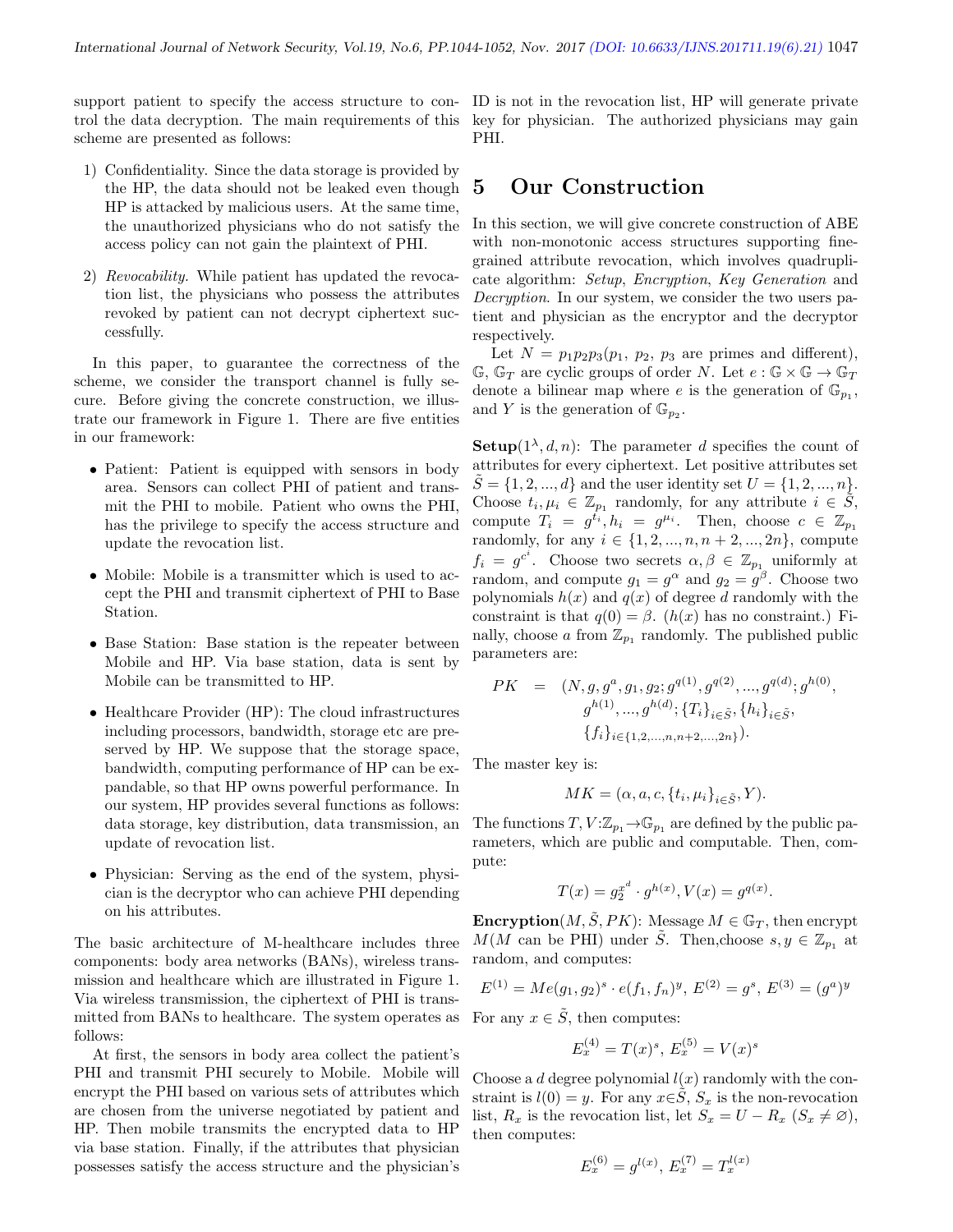

Figure 1: A basic architecture of M-healthcare

If  $S_x \neq U$  namely  $R_x \neq \emptyset$ , choose  $\eta_x, s_x$  from  $\mathbb{Z}_{p_1}$  at random and computes:

$$
E_x^{(8)} = g^{\eta_x} (h_x \prod_{j \in S_x} f_{n+1-j})^{l(x)},
$$
  
\n
$$
E_x^{(9)} = g^{s_x},
$$
  
\n
$$
E_x^{(10)} = g^{\eta_x} (\prod_{j \in R_x} f_{n+1-j})^{s_x}
$$

Remark:  $\eta_x, s_x, E_x^{(9)}, E_x^{(10)}$  are used to randomize  $E_x^{(8)}$ which is used for revocation to prevent  $e(g_1, g_n)^{l(x)}$  from being computed by the potential adversary. If  $S_x = U$ namely  $R_x = \emptyset$ , then computes:

$$
E_x^{(8)} = (h_x \prod_{j \in S_x} f_{n+1-j})^{l(x)}, E_x^{(9)} = E_x^{(10)} = 1
$$

Namely:

$$
\eta_x=s_x=0
$$

Then output the ciphertext as:

$$
\begin{array}{lll} E & = & \big(\gamma, E^{(1)}, E^{(2)}, \{E_x^{(3)}, E_x^{(4)}, E_x^{(5)}, E_x^{(6)}, E_x^{(7)}, E_x^{(8)},\\ & & E_x^{(9)}, E_x^{(10)}\}_{x\in \tilde{S}}\big). \end{array}
$$

**Key Generation**( $\tilde{A}$ ,  $MK, PK$ ): Except for the attributes which are in  $\tilde{A}$ (suppose that can be checked efficiently), if the negation of remaining attributes are not the negated attributes of  $N(S)$ , this algorithm will generate the private components for user with which the users can decrypt the ciphertext and obtain the data. By utilizing the LSSS to obtain the shares  $\{\lambda_i\}$  of the secret  $\alpha$ . We also select a  $r_i \in \mathbb{Z}_{p_1}$  for each *i*.

For each  $i, \tilde{x}_i$  is positive, we have:

$$
D_i^{(1)}=g_2^{\lambda_i}\cdot T(x_i)^{r_i},\,D_i^{(2)}=g^{r_i}
$$

The fine-grained attribute revocation performs under the set of positive attributes. At first, choose  $t, \xi_i$  from  $\mathbb{Z}_{p_1}$  and  $Y_0$  from  $\mathbb{G}_{p_3}$  randomly. Then compute:

$$
D_i^{(3)} = g^t Y_0, \, D_i^{(4)} = g^{at + c^{ID} \mu_i + t_i \xi_i} Y_{i,1}, \, D_i^{(5)} = g^{\xi_i} Y_{i,2}
$$

Then we can achieve the key component for positive attribute x:

$$
D_i = (D_i^{(1)}, D_i^{(2)}, D_i^{(3)}, D_i^{(4)}, D_i^{(5)})
$$

For each  $i, \tilde{x}_i$  is negated, we have:

$$
D_i^{(6)} = g_2^{\lambda_i + r_i}, D_i^{(7)} = V(x_i)^{r_i}, D_i^{(8)} = g^{r_i}
$$

Then we can get the key component for negated attribute  $x'$ :

$$
D_i = (D_i^{(1)}, D_i^{(2)}, D_i^{(6)}, D_i^{(7)}, D_i^{(8)})\,
$$

For all of the shares  $i$ , the private key  $D$  for decryptor to decrypt the ciphertext is made up of  $D_i$ .

**Decryption** $(E, D)$ : E and D are given as a ciphertext and private key. The decryption perform as follows: Let  $I = \{i : \tilde{x} \in N(\tilde{S})\}.$  An efficient process related to the LSSS can generate a set of coefficients  $\Omega = {\{\omega_i\}}_{i \in I}$  which satisfy  $\Sigma_{i\in I}\omega_i\lambda_i = \alpha$  (the  $\lambda_i$ ,  $\alpha$  is unknown to the decryption).

For each i,  $\tilde{x} \in N(\tilde{S})$  and  $x_i \in \tilde{S}$ , namely the attribute is positive, we have:

$$
Z_i = e(D_i^{(1)}, E^{(2)})/e(D_i^{(2)}, E_i^{(2)})
$$
  
=  $e(g_2^{\lambda_i} \cdot T(x_i)^{r_i}, g^s)/e(g^{r_i}, T(x)^s)$   
=  $e(g_2, g)^{s\lambda_i}$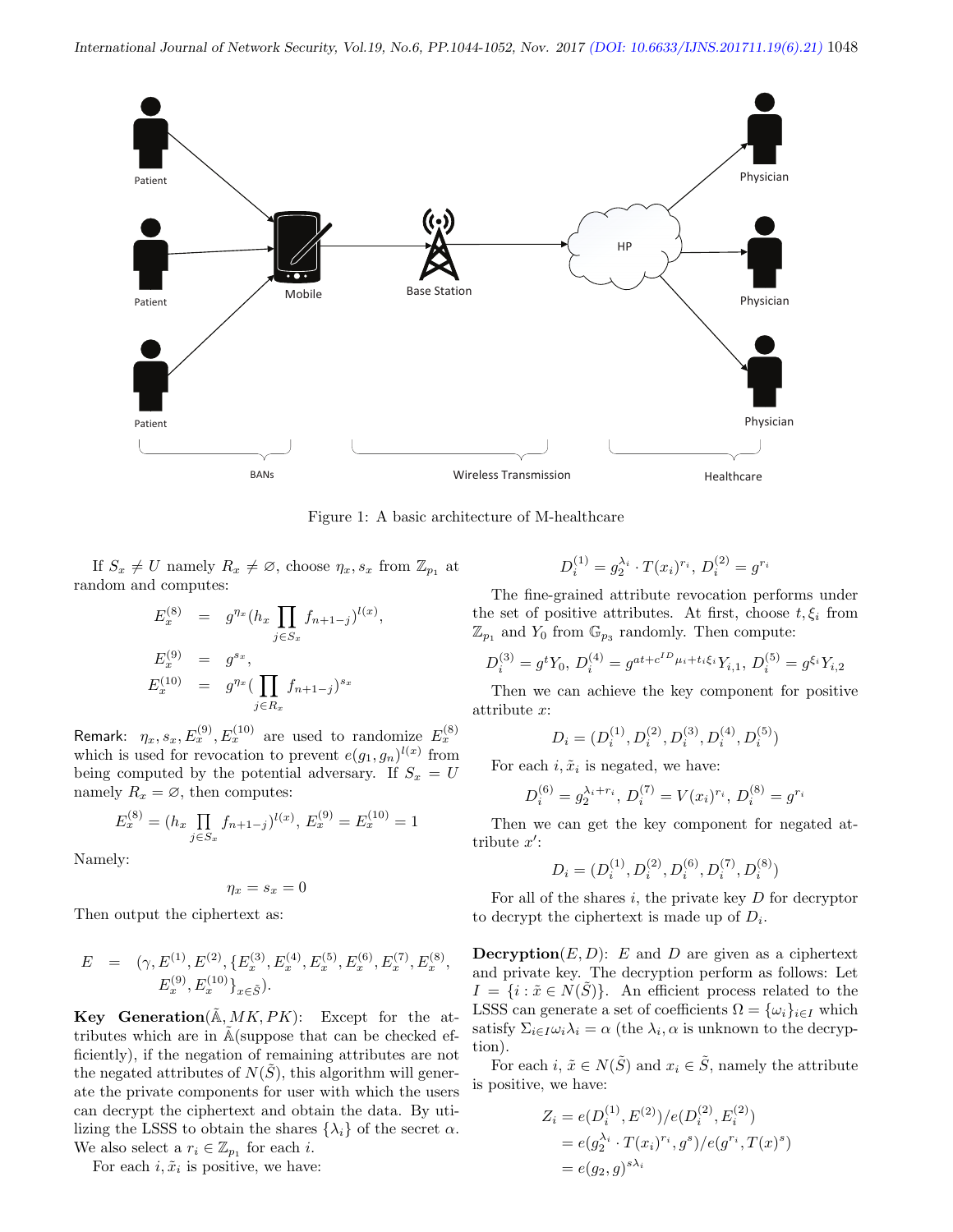For each  $i, \tilde{x} \in N(\tilde{S})$  and  $x'_i \notin \tilde{S}$ , namely the attribute is negated. Let  $\tilde{S}_i = \tilde{S} \cup \{x'_j\}$ , then  $|\tilde{S}_i| = d + 1$ . Based on the function  $V(x)$  and  $\tilde{S}_i$ , compute lagrangian coefficients  $\{\sigma_x\}_{x \in \tilde{S}_i}$  which satisfy  $\Sigma_{x \in \tilde{S}_i} \sigma_x q x = q(0) = \beta$ , then compute:

$$
Z_{i} = \frac{e(D_{i}^{(6)}, E^{(2)})}{e(D_{i}^{(8)}, \prod_{x \in \tilde{S}} (E_{x}^{(5)})^{\sigma_{x}}) \cdot e(D_{i}^{(7)}, E^{(2)})^{\sigma_{x_{i}}}}
$$
  
\n
$$
= \frac{e(g_{2}^{\lambda_{i}+r_{i}}, g^{s})}{e(g^{r_{i}}, \prod_{x \in \tilde{S}} (V(x)^{s})^{\sigma_{x}}) \cdot e(V(x_{i})^{r_{i}}, g^{s})^{\sigma_{x_{i}}}}
$$
  
\n
$$
= \frac{e(g_{2}^{\lambda_{i}}, g^{s}) \cdot e(g_{i}^{r_{i}}, g^{s})}{e(g^{r_{i}}, g^{s} \sum_{x \in \tilde{S}} \sigma_{x}q(x)) \cdot e(g^{r_{i}\sigma_{x_{i}}q(x_{i})}, g^{s})}
$$
  
\n
$$
= \frac{e(g_{2}, g)^{s\lambda_{i}} \cdot e(g, g)^{r_{i}s\beta}}{e(g, g)^{r_{i}s} \sum_{x \in N(\tilde{S})} \sigma_{x}q(x)}
$$
  
\n
$$
= e(g_{2}, g)^{s\lambda_{i}}
$$

Then compute the revocation component. At first, let  $L = \{x_i | x_i \in \tilde{S}, ID \notin R_x\}.$  For each  $x \in L$ , then compute:

$$
X_i = \frac{e(D_i^{(4)}, E_x^{(6)})e(E_x^{(6)}, \prod_{j \in S_x, j \neq ID} f_{n+1-j+ID})e(f_{ID}, E_x^{(10)})e(D_i^{(5)}, E_x^{(7)})e(f_{ID}, E_x^{(8)})e(E_x^{(9)}, \prod_{j \in R_x} f_{n+1-j+ID})}{e(g^{at}, g^{l(x)})} = \frac{e(g^{at}, g^{l(x)})}{e(f_1, f_n)^{l(x)}} \qquad \text{if}
$$

Finally, let  $A = \{i : x_i \in \tilde{S}\}\$ , the message is achieved by decryption as follows:

$$
\frac{E^{(1)}}{\prod\limits_{i\in I}Z_i} \cdot \frac{\prod\limits_{i\in A}X_i}{e(D_i^{(3)}, E^{(3)})} = \frac{Me(g_1, g_2)^se(f_1, f_n)^y \cdot e(g^{at}, g^y)}{e(g_2, g)^{s\alpha} \cdot e(f_1, f_n)^y e(g^t, g^{ay})}
$$
\n
$$
= M
$$

Discussion. By utilizing our scheme, the patient can encrypt the PHI by specifying a set of attributes. The finegrained attribute revocation supports that the patient revokes the attribute of physicians, such as revoking the physicians who possess the attribute "Nursing Care". So the physicians who hold the attribute can not access the PHI. According to the non-monotonic access structures, not only the encryption of the PHI was using less attributes but also NOT operation over the access structure can be achieved. The goal of PHI confidentiality can be attained flexibly.

## 6 Analysis

#### 6.1 Security Analysis

In our scheme, a physician who can recover the data from ciphertext, must be an unrevoked user with valid authority. Therefore, we will analyse the security from two aspects that revocation and decryption.

At first, from the aspect of revocation, the adversary is an revoked user. If he wants to recover the data from  $E^{(1)}$ , what he must compute is  $e(f_1, f_n)^y$  which is for revocation. But for y, there is a d degree polynomial  $l(x)$ and the constraint is  $l(0) = y$ . Moreover,  $y, l(x)$  are chosen randomly and the scope of  $y, l(x)$  is the encryption algorithm. Therefore the  $y$  can not be computed. The only way to compute  $e(f_1, f_n)^y$  is relying on the  $X_i$ . Note that if an attribute of the set of adversary is revoked, then he can only compute the result  $e(g^{at}, g^{l(x)}) \cdot e(f_1, f_n)^{s_x}$ . Due to the  $s_x$  is a random value, that is to say, the adversary can not compute  $e(g^{at}, g^{l(x)})$ . Namely the adversary can not compute  $e(f_1, f_n)^y$ .

 $x^{(10)}$ ch distinguish the tuple  $(A = g^a, B = g^b, C = g^c, Z = g^c)$ Then, from the aspect of decryption, the adversary is an unrevoked user without valid authority, so he can gain the  $e(f_1, f_n)^y$  legitimately. To prove he can attack the scheme, he should recover M from  $Me(g_1, g_2)^s$ . According to the decisional BDH assumption, think of  $A = g_1 =$  $g^{\alpha}, B = g_2 = g^{\beta}, C = g^s, Z = e(g_1, g_2)^s = e(g, g)^{\alpha \beta s},$ namely  $a = \alpha, b = \beta, c = s$ . Considering the M' is the message which is achieved by the adversary, if  $M' \neq M$ , then the adversary can not recover the message, otherwise  $M' = M$ , where  $z = \alpha \beta s$ , namely the adversary  $e(g,g)^{abc}$  from the tuple  $(A = g^a, B = g^b, C = g^c, Z = g^c)$  $e(g, g)^z$ ). In other words, the adversary can solve the decisional BDH assumption. As a result, the semantic security of our scheme is that the construction can be easily broken by the adversary who can solve the decisional BDH assumption. However, the decisional BDH assumption is proven to be a hard problem to be solved.

#### 6.2 Comparison

In this section, we compare our scheme with some existing works which are similar to our scheme in attribute-based encryption and healthcare.

There are three schemes [15, 18, 19] to be compared with our scheme. The first scheme [15] is a ciphertext-policy attribute-based encryption (CP-ABE) scheme, which applies direct revocation to revoke user or attribute. The difference of revocation between this paper and our scheme is that this paper makes use of a mediator who holds a revocation list to implement revocation. In the revocation list, there is a set of user identities which are respectively related to a set of attributes. The second scheme [18] is a multi-authority attribute-based encryption (MA-ABE) scheme and the third scheme [19] is a key-policy attribute-based encryption (KP-ABE) scheme, which all take advantage of the indirect revocation. Based on the indirect revocation, the second and third scheme have to rely on the authority to enforce revocation, which means the ciphertext and users' private key must be updated. Moreover the second scheme does not support revoking attributes. Further, the three schemes do not support non-monotonic access structures which means they can not support NOT operation over access structure. If a patient wants to encrypt the PHI with negated attributes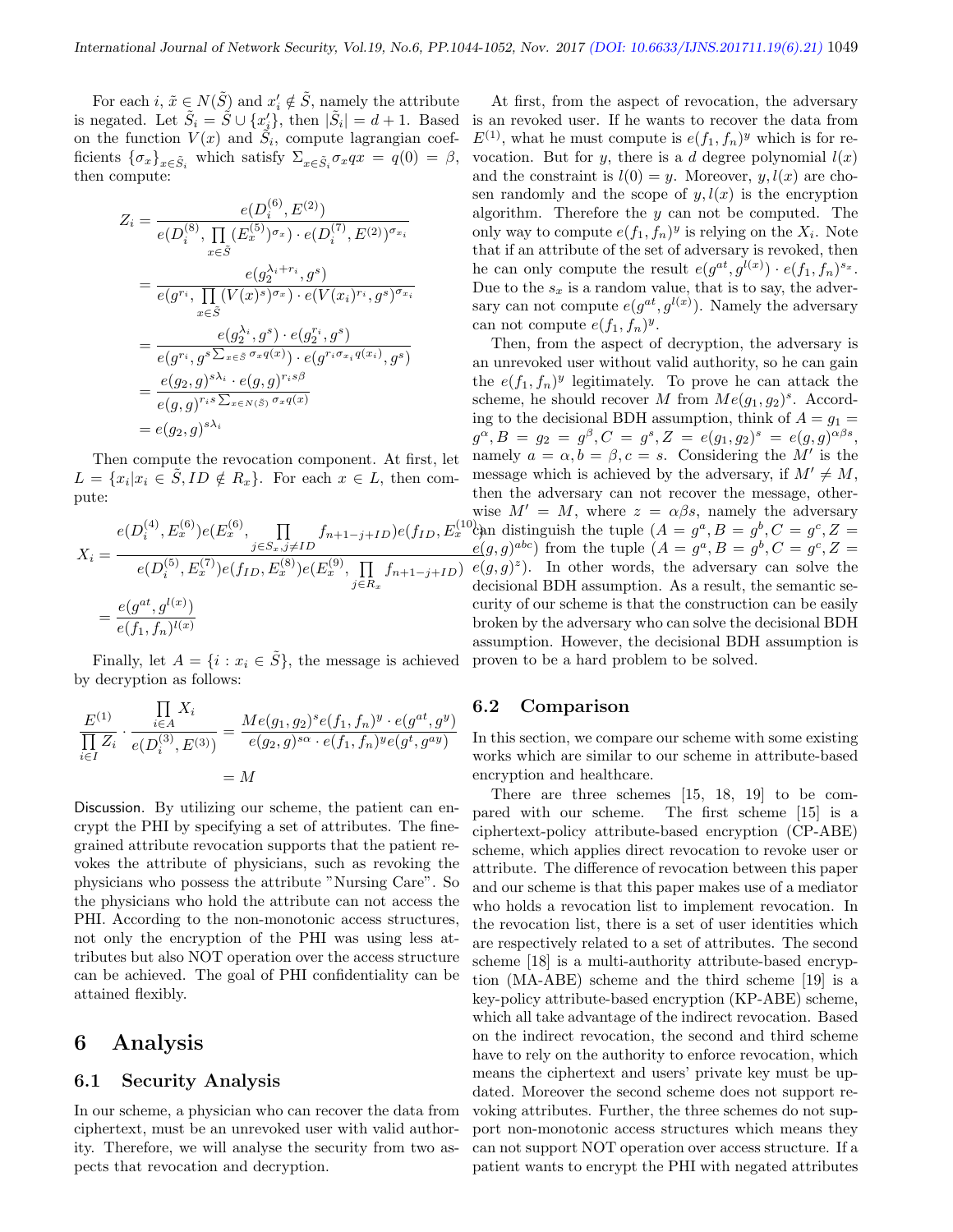| Schemes              | 15       | 18       | 19       | Jurs   |
|----------------------|----------|----------|----------|--------|
| Encryption type      | $CP-ABE$ | MA-ABE   | KP-ABE   | KP-ABE |
| Revocation type      | Direct   | Indirect | Indirect | Direct |
| User revocation      |          |          |          |        |
| Attribute revocation |          |          |          |        |
| Non-monotonic        |          |          |          |        |

Table 1: Property comparison

Table 2: Computation comparison

| <b>Schemes</b> | <b>15</b>       | $\left[18\right]$ | $\left[19\right]$ | Ours                           |
|----------------|-----------------|-------------------|-------------------|--------------------------------|
| Key generation | $(2n+1)e$       | $(n+1)e$          | $(n+1)e$          | 6ne                            |
| Encryption     | $(n+1)e+e_T$    | $e_T+(n+1)e$      | $e_T+(n+1)e$      | $2e_T + (3n + 2)e$             |
| Decryption     | $(3n+1)e_T+2np$ | $(n+1)(p+e_T)$    | $(n+1)(p+e_T)$    | $(3n+5k)p + (n-k)e_T + (n-k)e$ |

by utilizing the above schemes, he has to input more attributes, for example, "Nurse" and "Not Nurse" and so on. Certainly, to accomplish the non-monotonic access structures in our scheme, we must sacrifice efficiency.

In addition, we present the theoretical comparison with the above schemes in Table 1 and Table 2 respectively for property and computation. The explanation of notations defined by us in tables are as follows:  $p, e_T$  and e represent the computation cost of a bilinear pairing, an exponentiation in  $\mathbb{G}_T$  and an exponentiation in  $\mathbb{G}$ , respectively. Due to positive attributes and negated attributes in our scheme, k denotes the count of positive attributes.

# 7 Conclusions

In the paper, for the first time, we proposed an ABE scheme with non-monotonic access structures supporting fine-grained attribute revocation in m-healthcare. The advantage is that we provide a flexible solution for access control of m-healthcare. However, there exists some problems such as the slightly large size of ciphertext and the lower efficiency. The next step is to reduce the size of ciphertext and improve the efficiency while ensuring the properties of the scheme.

## Acknowledgments

This work was supported in part by the National Science Foundation of China (No. 61370026), the National High Technology Research and Development Program of China (No. 2015AA016007), the Sichuan Key Technology Support Program (No. 2014GZ0106), Science Technology Project of Guangdong Province (No. 2016A010101002) and Fundamental Research Funds for the Central Universities under Grant ZYGX2016J091.

## References

- [1] M. Asim, L. Ibraimi, and M. Petković, "Ciphertextpolicy attribute-based broadcast encryption scheme," in Communications and Multimedia Security, pp. 244–246, 2011.
- [2] N. Attrapadung and H. Imai, "Conjunctive broadcast and attribute-based encryption," in Pairing-Based Cryptography (Pairing'09), pp. 248–265, 2009.
- [3] M. Bayat, M. Aref, "An attribute based key agreement protocol resilient to KCI attack," International Journal of Electronics and Information Engineering, vol. 2, no. 1, pp. 10–20, 2015.
- [4] J. Bethencourt, A. Sahai, and B. Waters, "Ciphertext-policy attribute-based encryption," in IEEE Symposium on Security and Privacy, pp. 321–334, 2007.
- [5] A. Boldyreva, V. Goyal, and V. Kumar, "Identitybased encryption with efficient revocation," in Proceedings of the 15th ACM Conference on Computer and Communications Security, pp. 417–426, 2008.
- [6] D. Boneh and M. Franklin, "Identity-based encryption from the weil pairing," in Advances in Cryptology (CRYPTO'01), pp. 213–229, 2001.
- [7] M. Chase, "Multi-authority attribute based encryption," in Theory of cryptography, pp. 515–534, 2007.
- [8] Y. Chen and J. Chou, "On the privacy of user efficient recoverable off-line e-cash scheme with fast anonymity revoking," International Journal of Network Security, vol. 17, no. 6, pp. 708–711, 2015.
- [9] L. Cheung and C. Newport, "Provably secure ciphertext policy ABE," in Proceedings of the 14th ACM Conference on Computer and communications secu $rity$ , pp. 456–465, 2007.
- [10] M. K. Debnath, S. Samet, and K. Vidyasankar, "A secure revocable personal health record system with policy-based fine-grained access control," in 13th Annual Conference on Privacy, Security and Trust (PST'15), pp. 109–116, 2015.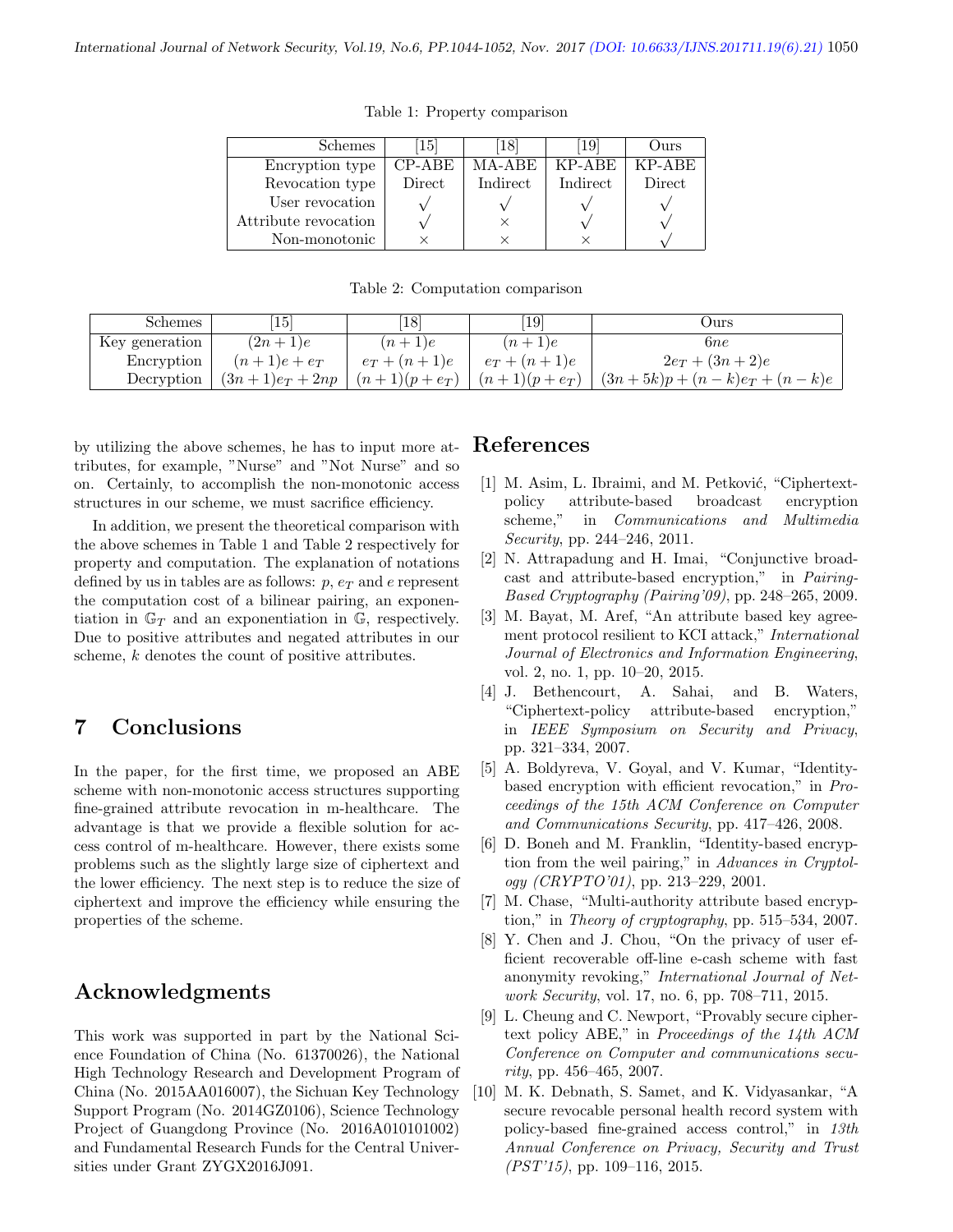- [11] L. Gatzoulis and I. Iakovidis, "Wearable and portable ehealth systems," Engineering in Medicine and Biology Magazine, vol. 26, no. 5, pp. 51–56, 2007.
- [12] S. Gorbunov, V. Vaikuntanathan, and H. Wee, "Attribute-based encryption for circuits," Journal of the ACM, vol. 62, no. 6, pp. 45–78, 2015.
- [13] V. Goyal, O. Pandey, A. Sahai, and B. Waters, "Attribute-based encryption for fine-grained access control of encrypted data," in Proceedings of the 13th ACM Conference on Computer and Communications Security, pp. 89–98, 2006.
- [14] C. Guo, R. Zhuang, Y. Jie, Y. Ren, T. Wu, and K. R. Choo, "Fine-grained database field search using attribute-based encryption for e-healthcare clouds," Journal of medical systems, vol. 40, no. 11, p. 235, 2016.
- [15] L. Ibraimi, M. Petkovic, S. Nikova, P. Hartel, and W. Jonker, "Mediated ciphertext-policy attributebased encryption and its application," in Information security applications, pp. 309–323, 2009.
- [16] H. Jung and K. Chung, "Phr based life health index mobile service using decision support model," Wireless Personal Communications, vol. 86, no. 1, pp. 315–332, 2016.
- [17] A. Lewko, T. Okamoto, A. Sahai, K. Takashima, and B. Waters, "Fully secure functional encryption: Attribute-based encryption and (hierarchical) inner product encryption," in Advances in Cryptology (EUROCRYPT'10), pp. 62–91, 2010.
- [18] M. Li, S. Yu, K. Ren, and W. Lou, "Securing personal health records in cloud computing: Patientcentric and fine-grained data access control in multiowner settings," in International Conference on Security and Privacy in Communication Systems, pp. 89–106, 2010.
- [19] M. Li, S. Yu, Y. Zheng, K. Ren, and W. Lou, "Scalable and secure sharing of personal health records in cloud computing using attribute-based encryption," IEEE Transactions on Parallel and Distributed Systems, vol. 24, no. 1, pp. 131–143, 2013.
- [20] Q. Li, D. Feng, and L. Zhang, "An attribute based encryption scheme with fine-grained attribute revocation," in Global Communications Conference  $(GLOBECOM'12)$ , pp. 885–890, 2012.
- [21] Q. Li, H. Xiong, F. Zhang, and S. Zeng, "An expressive decentralizing kp-abe scheme with constant-size ciphertext.," International Journal of Network Security, vol. 15, no. 3, pp. 161–170, 2013.
- [22] C. Liu, W. Hsien, C. Yang, and M. Hwang, "A survey of public auditing for shared data storage with user revocation in cloud computing," International Journal of Network Security, vol. 18, no. 4, pp. 650–666, 2016.
- [23] J. Liu, X. Huang, and J. K. Liu, "Secure sharing of personal health records in cloud computing: ciphertext-policy attribute-based signcryption," Future Generation Computer Systems, vol. 52, pp. 67– 76, 2015.
- [24] O. G. Morchon and H. Baldus, "Efficient distributed security for wireless medical sensor networks," in International Conference on Intelligent Sensors, Sensor Networks and Information Processing, pp. 249– 254, 2008.
- [25] T. Okamoto and K. Takashima, "Fully secure functional encryption with general relations from the decisional linear assumption," in Advances in Cryptology (CRYPTO'10), pp. 191–208, 2010.
- [26] R. Ostrovsky, A. Sahai, and B. Waters, "Attributebased encryption with non-monotonic access structures," in Proceedings of the 14th ACM Conference on Computer and Communications Security, pp. 195–203, 2007.
- [27] M. B. Parish and P. Yellowlees, "The rise of personcentered healthcare and the influence of health informatics and social network applications on mental health care," in *Mental Health Informatics*, pp. 17– 39, 2014.
- [28] M. Pirretti, P. Traynor, P. McDaniel, and B. Waters, "Secure attribute-based systems," Journal of Computer Security, vol. 18, no. 5, pp. 799–837, 2010.
- [29] H. Qian, J. Li, Y. Zhang, and J. Han, "Privacypreserving personal health record using multiauthority attribute-based encryption with revocation," International Journal of Information Security, vol. 14, no. 6, pp. 487–497, 2015.
- [30] A. Sahai and B. Waters, "Fuzzy identity-based encryption," in Advances in Cryptology (EURO-CRYPT'05), pp. 457–473, 2005.
- [31] S. Sarpong, C. Xu, and X. Zhang, "An authenticated privacy-preserving attribute matchmaking protocol for mobile social networks," International Journal of Network Security, vol. 17, no. 3, pp. 357–364, 2015.
- [32] H. Shi and R. Guo, "Provably-secure certificateless key encapsulation mechanism for e-healthcare system," International Journal of Network Security, vol. 17, no. 5, pp. 548–557, 2015.
- [33] K. Takashima, "Expressive attribute-based encryption with constant-size ciphertexts from the decisional linear assumption," in *International Confer*ence on Security and Cryptography for Networks, pp. 298–317, 2014.
- [34] S. Tu, S. Niu, H. Li, Y. Xiao-ming, and M. Li, "Fine-grained access control and revocation for sharing data on clouds," in 26th International Parallel and Distributed Processing Symposium Workshops & PhD Forum (IPDPSW'12), pp. 2146–2155, 2012.
- [35] B. Waters. "Dual system encryption: Realizing fully secure ibe and hibe under simple assumptions,". in Advances in Cryptology (CRYPTO'09), pp. 619–636. 2009.
- [36] N. Xiao, R. Sharman, H. R. Rao, and S. Upadhyaya, "Factors influencing online health information search: An empirical analysis of a national cancerrelated survey," Decision Support Systems, vol. 57, pp. 417–427, 2014.